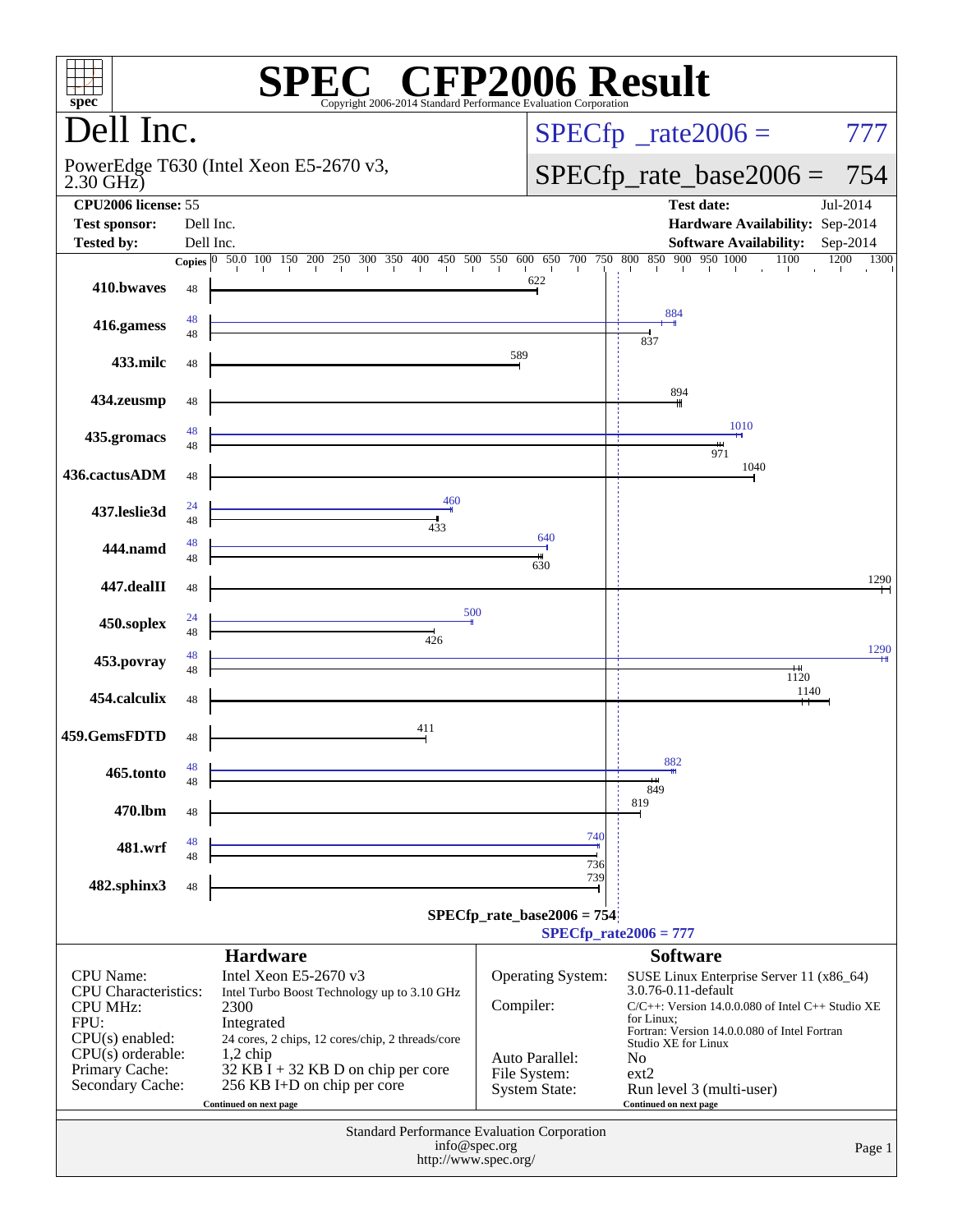

# Dell Inc.

2.30 GHz) PowerEdge T630 (Intel Xeon E5-2670 v3,  $SPECTp_rate2006 = 777$ 

# [SPECfp\\_rate\\_base2006 =](http://www.spec.org/auto/cpu2006/Docs/result-fields.html#SPECfpratebase2006) 754

| <b>CPU2006 license: 55</b>                                                 |                                                                                                                          |                                                            | <b>Test date:</b><br>Jul-2014               |
|----------------------------------------------------------------------------|--------------------------------------------------------------------------------------------------------------------------|------------------------------------------------------------|---------------------------------------------|
| <b>Test sponsor:</b>                                                       | Dell Inc.                                                                                                                |                                                            | Hardware Availability: Sep-2014             |
| <b>Tested by:</b>                                                          | Dell Inc.                                                                                                                |                                                            | <b>Software Availability:</b><br>$Sep-2014$ |
| L3 Cache:<br>Other Cache:<br>Memory:<br>Disk Subsystem:<br>Other Hardware: | $30 \text{ MB I+D}$ on chip per chip<br>None<br>256 GB (16 x 16 GB 2Rx4 PC4-2133P-R)<br>1 x 300 GB 15000 RPM SAS<br>None | <b>Base Pointers:</b><br>Peak Pointers:<br>Other Software: | $32/64$ -bit<br>$32/64$ -bit<br>None        |

|                  |               |                |       |                                                                                                          |             | <b>Results Table</b> |              |               |                |              |                |              |                |              |
|------------------|---------------|----------------|-------|----------------------------------------------------------------------------------------------------------|-------------|----------------------|--------------|---------------|----------------|--------------|----------------|--------------|----------------|--------------|
|                  |               |                |       | <b>Base</b>                                                                                              |             |                      |              |               |                |              | <b>Peak</b>    |              |                |              |
| <b>Benchmark</b> | <b>Copies</b> | <b>Seconds</b> | Ratio | <b>Seconds</b>                                                                                           | Ratio       | <b>Seconds</b>       | <b>Ratio</b> | <b>Copies</b> | <b>Seconds</b> | <b>Ratio</b> | <b>Seconds</b> | <b>Ratio</b> | <b>Seconds</b> | <b>Ratio</b> |
| 410.bwaves       | 48            | 1049           | 622   | 1049                                                                                                     | 622         | 1047                 | 623          | 48            | 1049           | 622          | 1049           | 622          | 1047           | 623          |
| 416.gamess       | 48            | 1121           | 838   | 1123                                                                                                     | 837         | 1124                 | 836          | 48            | 1060           | 886          | 1094           | 859          | 1064           | 884          |
| $433$ .milc      | 48            | 748            | 589   | 749                                                                                                      | 589         | 749                  | 588          | 48            | 748            | 589          | 749            | 589          | 749            | 588          |
| 434.zeusmp       | 48            | 487            | 898   | 491                                                                                                      | 889l        | 489                  | 894          | 48            | 487            | 898          | 491            | 889          | 489            | 894          |
| 435.gromacs      | 48            | 351            | 977   | 355                                                                                                      | 967         | 353                  | 971          | 48            | 338            | 1010         | 339            | 1010         | 342            | 1000         |
| 436.cactusADM    | 48            | 554            | 1040  | 554                                                                                                      | 1040        | 553                  | 1040         | 48            | 554            | 1040         | 554            | 1040         | 553            | 1040         |
| 437.leslie3d     | 48            | 1047           | 431   | 1043                                                                                                     | 433         | 1040                 | 434          | 24            | 490            | 460          | 490            | 460          | 493            | 458          |
| 444.namd         | 48            | 609            | 632   | 616                                                                                                      | 624         | 611                  | 630          | 48            | 599            | 642          | 602            | 640          | 601            | 640          |
| 447.dealII       | 48            | 424            | 1290  | 429                                                                                                      | 1280        | 424                  | 1290         | 48            | 424            | 1290         | 429            | 1280         | 424            | 1290         |
| 450.soplex       | 48            | 940            | 426   | 939                                                                                                      | 426         | 939                  | 426          | 24            | 403            | 497          | 400            | 500          | 400            | 500          |
| 453.povray       | 48            | 228            | 1120  | 230                                                                                                      | 1110        | 227                  | 1130         | 48            | 200            | 1280         | 198            | 1290         | 198            | 1290         |
| 454.calculix     | 48            | 336            | 1180  | 347                                                                                                      | <b>1140</b> | 351                  | 1130         | 48            | 336            | 1180         | 347            | 1140         | 351            | 1130         |
| 459.GemsFDTD     | 48            | 1240           | 411   | 1240                                                                                                     | 411         | 1240                 | 411          | 48            | 1240           | 411          | 1240           | 411          | 1240           | 411          |
| 465.tonto        | 48            | 557            | 849   | 562                                                                                                      | 841         | 553                  | 854          | 48            | 536            | 882          | 533            | 886          | 538            | 879          |
| 470.1bm          | 48            | 805            | 819   | 805                                                                                                      | 819         | 805                  | 819          | 48            | 805            | 819          | 805            | 819          | 805            | 819          |
| 481.wrf          | 48            | 728            | 736   | 729                                                                                                      | <b>736</b>  | 729                  | 736          | 48            | 727            | 737          | 725            | 740          | 725            | 740          |
| 482.sphinx3      | 48            | 1267           | 738   | 1262                                                                                                     | 741         | 1267                 | <b>739</b>   | 48            | 1267           | 738          | 1262           | 741          | 1267           | <b>739</b>   |
|                  |               |                |       | Results appear in the order in which they were run. Bold underlined text indicates a median measurement. |             |                      |              |               |                |              |                |              |                |              |

#### **[Submit Notes](http://www.spec.org/auto/cpu2006/Docs/result-fields.html#SubmitNotes)**

 The numactl mechanism was used to bind copies to processors. The config file option 'submit' was used to generate numactl commands to bind each copy to a specific processor. For details, please see the config file.

### **[Operating System Notes](http://www.spec.org/auto/cpu2006/Docs/result-fields.html#OperatingSystemNotes)**

Stack size set to unlimited using "ulimit -s unlimited"

### **[Platform Notes](http://www.spec.org/auto/cpu2006/Docs/result-fields.html#PlatformNotes)**

 BIOS settings: Snoop Mode set to Cluster on Die Virtualization Technology disabled

Continued on next page

Standard Performance Evaluation Corporation [info@spec.org](mailto:info@spec.org) <http://www.spec.org/>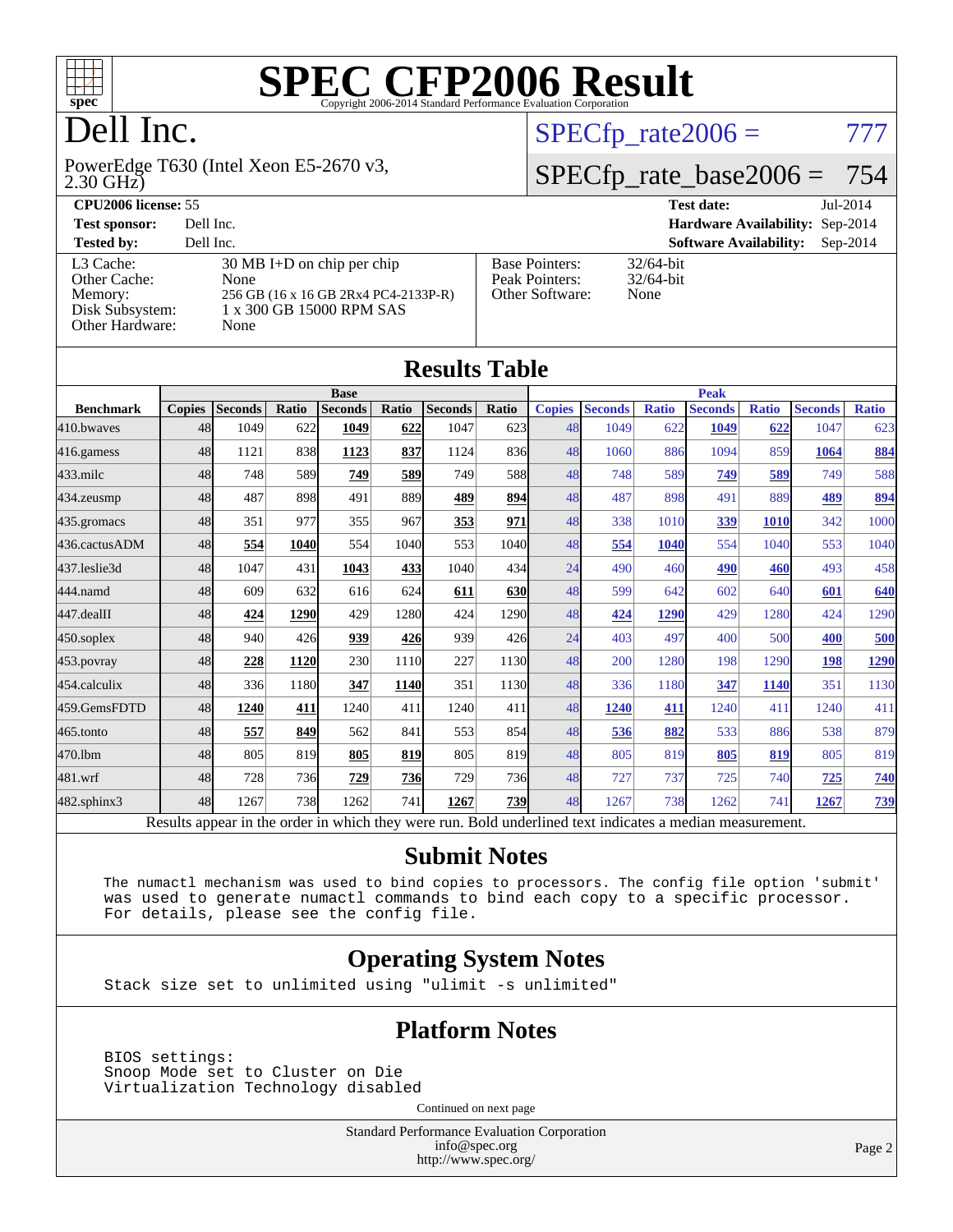

# Dell Inc.

2.30 GHz) PowerEdge T630 (Intel Xeon E5-2670 v3,  $SPECTp_rate2006 = 777$ 

[SPECfp\\_rate\\_base2006 =](http://www.spec.org/auto/cpu2006/Docs/result-fields.html#SPECfpratebase2006) 754

**[CPU2006 license:](http://www.spec.org/auto/cpu2006/Docs/result-fields.html#CPU2006license)** 55 **[Test date:](http://www.spec.org/auto/cpu2006/Docs/result-fields.html#Testdate)** Jul-2014 **[Test sponsor:](http://www.spec.org/auto/cpu2006/Docs/result-fields.html#Testsponsor)** Dell Inc. **[Hardware Availability:](http://www.spec.org/auto/cpu2006/Docs/result-fields.html#HardwareAvailability)** Sep-2014 **[Tested by:](http://www.spec.org/auto/cpu2006/Docs/result-fields.html#Testedby)** Dell Inc. **[Software Availability:](http://www.spec.org/auto/cpu2006/Docs/result-fields.html#SoftwareAvailability)** Sep-2014

#### **[Platform Notes \(Continued\)](http://www.spec.org/auto/cpu2006/Docs/result-fields.html#PlatformNotes)**

Standard Performance Evaluation Corporation [info@spec.org](mailto:info@spec.org) Execute Disable disabled System Profile set to Performance Sysinfo program /root/cpu2006-1.2/config/sysinfo.rev6818 \$Rev: 6818 \$ \$Date:: 2012-07-17 #\$ e86d102572650a6e4d596a3cee98f191 running on linux Sat Jul 19 05:54:22 2014 This section contains SUT (System Under Test) info as seen by some common utilities. To remove or add to this section, see: <http://www.spec.org/cpu2006/Docs/config.html#sysinfo> From /proc/cpuinfo model name : Intel(R) Xeon(R) CPU E5-2670 v3 @ 2.30GHz 2 "physical id"s (chips) 48 "processors" cores, siblings (Caution: counting these is hw and system dependent. The following excerpts from /proc/cpuinfo might not be reliable. Use with caution.) cpu cores : 12 siblings : 24 physical 0: cores 0 1 2 3 4 5 8 9 10 11 12 13 physical 1: cores 0 1 2 3 4 5 8 9 10 11 12 13 cache size : 15360 KB From /proc/meminfo MemTotal: 264571712 kB HugePages\_Total: 0 Hugepagesize: 2048 kB /usr/bin/lsb\_release -d SUSE Linux Enterprise Server 11 (x86\_64) From /etc/\*release\* /etc/\*version\* SuSE-release: SUSE Linux Enterprise Server 11 (x86\_64) VERSION = 11 PATCHLEVEL = 3 uname -a: Linux linux 3.0.76-0.11-default #1 SMP Fri Jun 14 08:21:43 UTC 2013 (ccab990) x86\_64 x86\_64 x86\_64 GNU/Linux run-level 3 Jul 18 17:52 last=S SPEC is set to: /root/cpu2006-1.2 Filesystem Type Size Used Avail Use% Mounted on /dev/sda2 ext2 222G 11G 211G 5% / Additional information from dmidecode: BIOS Dell Inc. 0.3.28 07/14/2014 Memory: 16x 00AD00B300AD HMA42GR7MFR4N-TFTD 16 GB 2133 MHz 8x Not Specified Not Specified Continued on next page

<http://www.spec.org/>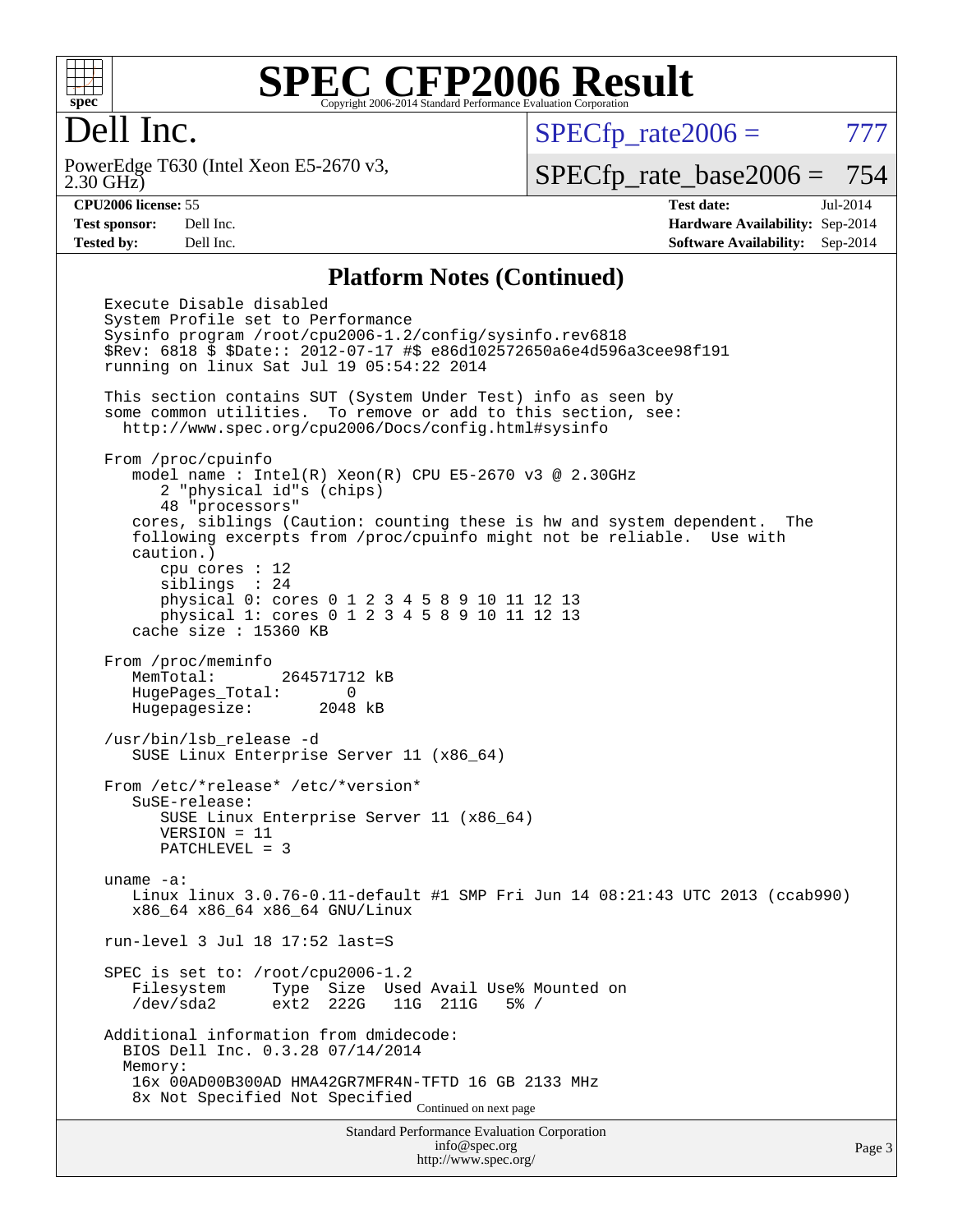

# Dell Inc.

2.30 GHz) PowerEdge T630 (Intel Xeon E5-2670 v3,

 $SPECTp\_rate2006 = 777$ 

[SPECfp\\_rate\\_base2006 =](http://www.spec.org/auto/cpu2006/Docs/result-fields.html#SPECfpratebase2006) 754

**[CPU2006 license:](http://www.spec.org/auto/cpu2006/Docs/result-fields.html#CPU2006license)** 55 **[Test date:](http://www.spec.org/auto/cpu2006/Docs/result-fields.html#Testdate)** Jul-2014 **[Test sponsor:](http://www.spec.org/auto/cpu2006/Docs/result-fields.html#Testsponsor)** Dell Inc. **[Hardware Availability:](http://www.spec.org/auto/cpu2006/Docs/result-fields.html#HardwareAvailability)** Sep-2014 **[Tested by:](http://www.spec.org/auto/cpu2006/Docs/result-fields.html#Testedby)** Dell Inc. **[Software Availability:](http://www.spec.org/auto/cpu2006/Docs/result-fields.html#SoftwareAvailability)** Sep-2014

### **[Platform Notes \(Continued\)](http://www.spec.org/auto/cpu2006/Docs/result-fields.html#PlatformNotes)**

(End of data from sysinfo program)

#### **[General Notes](http://www.spec.org/auto/cpu2006/Docs/result-fields.html#GeneralNotes)**

Environment variables set by runspec before the start of the run: LD\_LIBRARY\_PATH = "/root/cpu2006-1.2/libs/32:/root/cpu2006-1.2/libs/64:/root/cpu2006-1.2/sh"

 Binaries compiled on a system with 1x Core i7-860 CPU + 8GB memory using RedHat EL 6.4 Transparent Huge Pages enabled with: echo always > /sys/kernel/mm/transparent\_hugepage/enabled Filesystem page cache cleared with: echo 1> /proc/sys/vm/drop\_caches runspec command invoked through numactl i.e.: numactl --interleave=all runspec <etc>

### **[Base Compiler Invocation](http://www.spec.org/auto/cpu2006/Docs/result-fields.html#BaseCompilerInvocation)**

 $C$  benchmarks:<br>icc  $-m64$ 

[C++ benchmarks:](http://www.spec.org/auto/cpu2006/Docs/result-fields.html#CXXbenchmarks) [icpc -m64](http://www.spec.org/cpu2006/results/res2014q3/cpu2006-20140909-31319.flags.html#user_CXXbase_intel_icpc_64bit_bedb90c1146cab66620883ef4f41a67e)

[Fortran benchmarks](http://www.spec.org/auto/cpu2006/Docs/result-fields.html#Fortranbenchmarks): [ifort -m64](http://www.spec.org/cpu2006/results/res2014q3/cpu2006-20140909-31319.flags.html#user_FCbase_intel_ifort_64bit_ee9d0fb25645d0210d97eb0527dcc06e)

[Benchmarks using both Fortran and C](http://www.spec.org/auto/cpu2006/Docs/result-fields.html#BenchmarksusingbothFortranandC): [icc -m64](http://www.spec.org/cpu2006/results/res2014q3/cpu2006-20140909-31319.flags.html#user_CC_FCbase_intel_icc_64bit_0b7121f5ab7cfabee23d88897260401c) [ifort -m64](http://www.spec.org/cpu2006/results/res2014q3/cpu2006-20140909-31319.flags.html#user_CC_FCbase_intel_ifort_64bit_ee9d0fb25645d0210d97eb0527dcc06e)

## **[Base Portability Flags](http://www.spec.org/auto/cpu2006/Docs/result-fields.html#BasePortabilityFlags)**

| 410.bwaves: -DSPEC CPU LP64                |  |
|--------------------------------------------|--|
| 416.gamess: - DSPEC_CPU_LP64               |  |
| 433.milc: -DSPEC CPU LP64                  |  |
| 434.zeusmp: -DSPEC_CPU_LP64                |  |
| 435.gromacs: -DSPEC_CPU_LP64 -nofor_main   |  |
| 436.cactusADM: -DSPEC CPU LP64 -nofor main |  |
| 437.leslie3d: -DSPEC CPU LP64              |  |
| 444.namd: - DSPEC CPU LP64                 |  |
| 447.dealII: -DSPEC_CPU LP64                |  |
| 450.soplex: -DSPEC_CPU_LP64                |  |
| 453.povray: -DSPEC_CPU_LP64                |  |
| 454.calculix: - DSPEC_CPU_LP64 -nofor_main |  |
| 459.GemsFDTD: - DSPEC_CPU_LP64             |  |
|                                            |  |

Continued on next page

Standard Performance Evaluation Corporation [info@spec.org](mailto:info@spec.org) <http://www.spec.org/>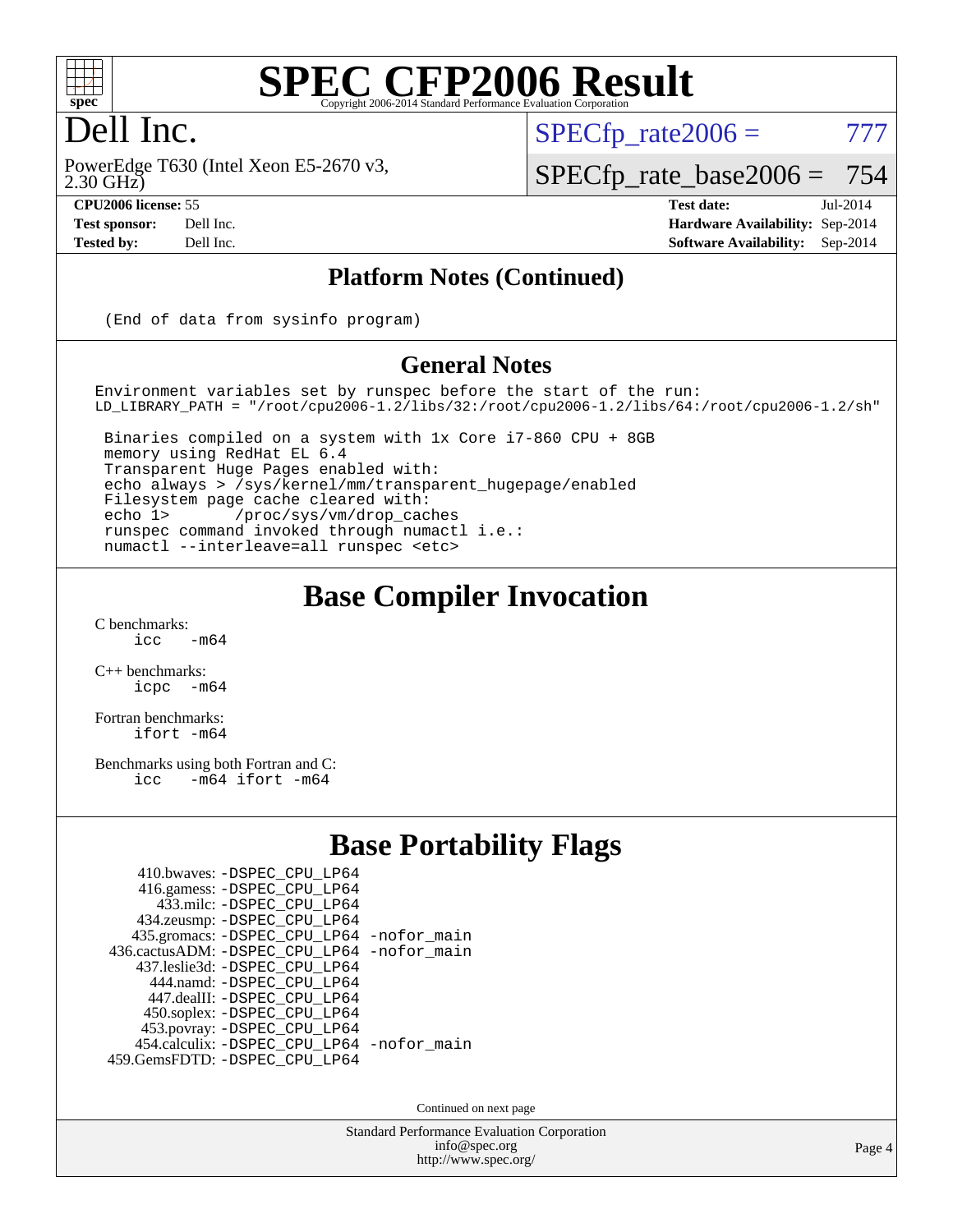

# Dell Inc.

2.30 GHz) PowerEdge T630 (Intel Xeon E5-2670 v3,  $SPECTp\_rate2006 = 777$ 

[SPECfp\\_rate\\_base2006 =](http://www.spec.org/auto/cpu2006/Docs/result-fields.html#SPECfpratebase2006) 754

**[CPU2006 license:](http://www.spec.org/auto/cpu2006/Docs/result-fields.html#CPU2006license)** 55 **[Test date:](http://www.spec.org/auto/cpu2006/Docs/result-fields.html#Testdate)** Jul-2014 **[Test sponsor:](http://www.spec.org/auto/cpu2006/Docs/result-fields.html#Testsponsor)** Dell Inc. **[Hardware Availability:](http://www.spec.org/auto/cpu2006/Docs/result-fields.html#HardwareAvailability)** Sep-2014 **[Tested by:](http://www.spec.org/auto/cpu2006/Docs/result-fields.html#Testedby)** Dell Inc. **[Software Availability:](http://www.spec.org/auto/cpu2006/Docs/result-fields.html#SoftwareAvailability)** Sep-2014

# **[Base Portability Flags \(Continued\)](http://www.spec.org/auto/cpu2006/Docs/result-fields.html#BasePortabilityFlags)**

 465.tonto: [-DSPEC\\_CPU\\_LP64](http://www.spec.org/cpu2006/results/res2014q3/cpu2006-20140909-31319.flags.html#suite_basePORTABILITY465_tonto_DSPEC_CPU_LP64) 470.lbm: [-DSPEC\\_CPU\\_LP64](http://www.spec.org/cpu2006/results/res2014q3/cpu2006-20140909-31319.flags.html#suite_basePORTABILITY470_lbm_DSPEC_CPU_LP64) 482.sphinx3: [-DSPEC\\_CPU\\_LP64](http://www.spec.org/cpu2006/results/res2014q3/cpu2006-20140909-31319.flags.html#suite_basePORTABILITY482_sphinx3_DSPEC_CPU_LP64)

481.wrf: [-DSPEC\\_CPU\\_LP64](http://www.spec.org/cpu2006/results/res2014q3/cpu2006-20140909-31319.flags.html#suite_basePORTABILITY481_wrf_DSPEC_CPU_LP64) [-DSPEC\\_CPU\\_CASE\\_FLAG](http://www.spec.org/cpu2006/results/res2014q3/cpu2006-20140909-31319.flags.html#b481.wrf_baseCPORTABILITY_DSPEC_CPU_CASE_FLAG) [-DSPEC\\_CPU\\_LINUX](http://www.spec.org/cpu2006/results/res2014q3/cpu2006-20140909-31319.flags.html#b481.wrf_baseCPORTABILITY_DSPEC_CPU_LINUX)

## **[Base Optimization Flags](http://www.spec.org/auto/cpu2006/Docs/result-fields.html#BaseOptimizationFlags)**

[C benchmarks](http://www.spec.org/auto/cpu2006/Docs/result-fields.html#Cbenchmarks):

[-xCORE-AVX2](http://www.spec.org/cpu2006/results/res2014q3/cpu2006-20140909-31319.flags.html#user_CCbase_f-xAVX2_5f5fc0cbe2c9f62c816d3e45806c70d7) [-ipo](http://www.spec.org/cpu2006/results/res2014q3/cpu2006-20140909-31319.flags.html#user_CCbase_f-ipo) [-O3](http://www.spec.org/cpu2006/results/res2014q3/cpu2006-20140909-31319.flags.html#user_CCbase_f-O3) [-no-prec-div](http://www.spec.org/cpu2006/results/res2014q3/cpu2006-20140909-31319.flags.html#user_CCbase_f-no-prec-div) [-opt-prefetch](http://www.spec.org/cpu2006/results/res2014q3/cpu2006-20140909-31319.flags.html#user_CCbase_f-opt-prefetch) [-auto-p32](http://www.spec.org/cpu2006/results/res2014q3/cpu2006-20140909-31319.flags.html#user_CCbase_f-auto-p32) [-ansi-alias](http://www.spec.org/cpu2006/results/res2014q3/cpu2006-20140909-31319.flags.html#user_CCbase_f-ansi-alias) [-opt-mem-layout-trans=3](http://www.spec.org/cpu2006/results/res2014q3/cpu2006-20140909-31319.flags.html#user_CCbase_f-opt-mem-layout-trans_a7b82ad4bd7abf52556d4961a2ae94d5)

#### [C++ benchmarks:](http://www.spec.org/auto/cpu2006/Docs/result-fields.html#CXXbenchmarks)

[-xCORE-AVX2](http://www.spec.org/cpu2006/results/res2014q3/cpu2006-20140909-31319.flags.html#user_CXXbase_f-xAVX2_5f5fc0cbe2c9f62c816d3e45806c70d7) [-ipo](http://www.spec.org/cpu2006/results/res2014q3/cpu2006-20140909-31319.flags.html#user_CXXbase_f-ipo) [-O3](http://www.spec.org/cpu2006/results/res2014q3/cpu2006-20140909-31319.flags.html#user_CXXbase_f-O3) [-no-prec-div](http://www.spec.org/cpu2006/results/res2014q3/cpu2006-20140909-31319.flags.html#user_CXXbase_f-no-prec-div) [-opt-prefetch](http://www.spec.org/cpu2006/results/res2014q3/cpu2006-20140909-31319.flags.html#user_CXXbase_f-opt-prefetch) [-auto-p32](http://www.spec.org/cpu2006/results/res2014q3/cpu2006-20140909-31319.flags.html#user_CXXbase_f-auto-p32) [-ansi-alias](http://www.spec.org/cpu2006/results/res2014q3/cpu2006-20140909-31319.flags.html#user_CXXbase_f-ansi-alias) [-opt-mem-layout-trans=3](http://www.spec.org/cpu2006/results/res2014q3/cpu2006-20140909-31319.flags.html#user_CXXbase_f-opt-mem-layout-trans_a7b82ad4bd7abf52556d4961a2ae94d5)

[Fortran benchmarks](http://www.spec.org/auto/cpu2006/Docs/result-fields.html#Fortranbenchmarks):

[-xCORE-AVX2](http://www.spec.org/cpu2006/results/res2014q3/cpu2006-20140909-31319.flags.html#user_FCbase_f-xAVX2_5f5fc0cbe2c9f62c816d3e45806c70d7) [-ipo](http://www.spec.org/cpu2006/results/res2014q3/cpu2006-20140909-31319.flags.html#user_FCbase_f-ipo) [-O3](http://www.spec.org/cpu2006/results/res2014q3/cpu2006-20140909-31319.flags.html#user_FCbase_f-O3) [-no-prec-div](http://www.spec.org/cpu2006/results/res2014q3/cpu2006-20140909-31319.flags.html#user_FCbase_f-no-prec-div) [-opt-prefetch](http://www.spec.org/cpu2006/results/res2014q3/cpu2006-20140909-31319.flags.html#user_FCbase_f-opt-prefetch)

[Benchmarks using both Fortran and C](http://www.spec.org/auto/cpu2006/Docs/result-fields.html#BenchmarksusingbothFortranandC):

[-xCORE-AVX2](http://www.spec.org/cpu2006/results/res2014q3/cpu2006-20140909-31319.flags.html#user_CC_FCbase_f-xAVX2_5f5fc0cbe2c9f62c816d3e45806c70d7) [-ipo](http://www.spec.org/cpu2006/results/res2014q3/cpu2006-20140909-31319.flags.html#user_CC_FCbase_f-ipo) [-O3](http://www.spec.org/cpu2006/results/res2014q3/cpu2006-20140909-31319.flags.html#user_CC_FCbase_f-O3) [-no-prec-div](http://www.spec.org/cpu2006/results/res2014q3/cpu2006-20140909-31319.flags.html#user_CC_FCbase_f-no-prec-div) [-opt-prefetch](http://www.spec.org/cpu2006/results/res2014q3/cpu2006-20140909-31319.flags.html#user_CC_FCbase_f-opt-prefetch) [-auto-p32](http://www.spec.org/cpu2006/results/res2014q3/cpu2006-20140909-31319.flags.html#user_CC_FCbase_f-auto-p32) [-ansi-alias](http://www.spec.org/cpu2006/results/res2014q3/cpu2006-20140909-31319.flags.html#user_CC_FCbase_f-ansi-alias) [-opt-mem-layout-trans=3](http://www.spec.org/cpu2006/results/res2014q3/cpu2006-20140909-31319.flags.html#user_CC_FCbase_f-opt-mem-layout-trans_a7b82ad4bd7abf52556d4961a2ae94d5)

### **[Peak Compiler Invocation](http://www.spec.org/auto/cpu2006/Docs/result-fields.html#PeakCompilerInvocation)**

[C benchmarks](http://www.spec.org/auto/cpu2006/Docs/result-fields.html#Cbenchmarks):  $\text{icc}$   $-\text{m64}$ 

[C++ benchmarks \(except as noted below\):](http://www.spec.org/auto/cpu2006/Docs/result-fields.html#CXXbenchmarksexceptasnotedbelow) [icpc -m64](http://www.spec.org/cpu2006/results/res2014q3/cpu2006-20140909-31319.flags.html#user_CXXpeak_intel_icpc_64bit_bedb90c1146cab66620883ef4f41a67e)

450.soplex: [icpc -m32](http://www.spec.org/cpu2006/results/res2014q3/cpu2006-20140909-31319.flags.html#user_peakCXXLD450_soplex_intel_icpc_4e5a5ef1a53fd332b3c49e69c3330699)

[Fortran benchmarks](http://www.spec.org/auto/cpu2006/Docs/result-fields.html#Fortranbenchmarks): [ifort -m64](http://www.spec.org/cpu2006/results/res2014q3/cpu2006-20140909-31319.flags.html#user_FCpeak_intel_ifort_64bit_ee9d0fb25645d0210d97eb0527dcc06e)

[Benchmarks using both Fortran and C](http://www.spec.org/auto/cpu2006/Docs/result-fields.html#BenchmarksusingbothFortranandC): [icc -m64](http://www.spec.org/cpu2006/results/res2014q3/cpu2006-20140909-31319.flags.html#user_CC_FCpeak_intel_icc_64bit_0b7121f5ab7cfabee23d88897260401c) [ifort -m64](http://www.spec.org/cpu2006/results/res2014q3/cpu2006-20140909-31319.flags.html#user_CC_FCpeak_intel_ifort_64bit_ee9d0fb25645d0210d97eb0527dcc06e)

# **[Peak Portability Flags](http://www.spec.org/auto/cpu2006/Docs/result-fields.html#PeakPortabilityFlags)**

 410.bwaves: [-DSPEC\\_CPU\\_LP64](http://www.spec.org/cpu2006/results/res2014q3/cpu2006-20140909-31319.flags.html#suite_peakPORTABILITY410_bwaves_DSPEC_CPU_LP64) 416.gamess: [-DSPEC\\_CPU\\_LP64](http://www.spec.org/cpu2006/results/res2014q3/cpu2006-20140909-31319.flags.html#suite_peakPORTABILITY416_gamess_DSPEC_CPU_LP64) 433.milc: [-DSPEC\\_CPU\\_LP64](http://www.spec.org/cpu2006/results/res2014q3/cpu2006-20140909-31319.flags.html#suite_peakPORTABILITY433_milc_DSPEC_CPU_LP64)

Continued on next page

Standard Performance Evaluation Corporation [info@spec.org](mailto:info@spec.org) <http://www.spec.org/>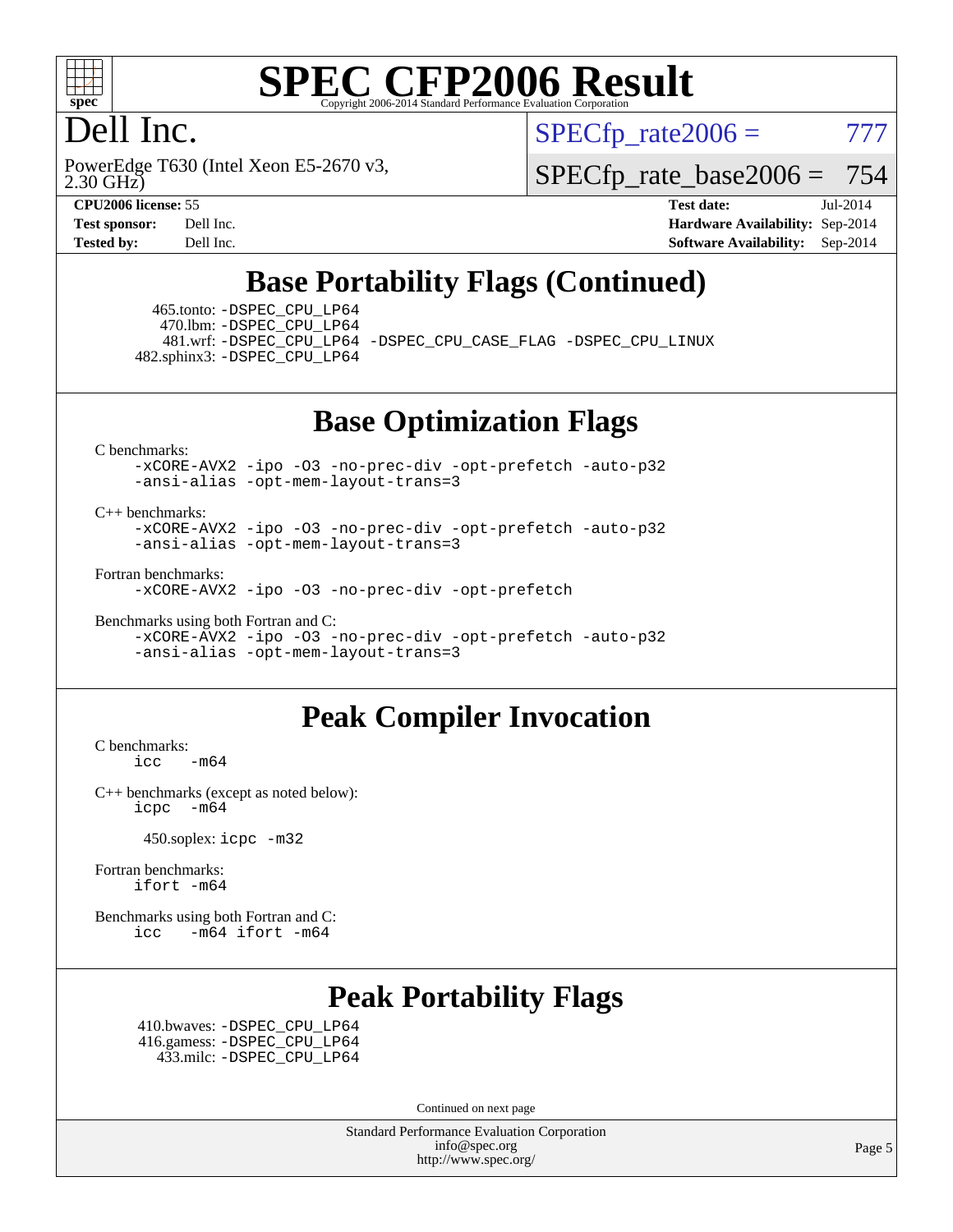

# Dell Inc.

2.30 GHz) PowerEdge T630 (Intel Xeon E5-2670 v3,  $SPECTp\_rate2006 = 777$ 

[SPECfp\\_rate\\_base2006 =](http://www.spec.org/auto/cpu2006/Docs/result-fields.html#SPECfpratebase2006) 754

| <b>Test sponsor:</b> | Dell Inc. |
|----------------------|-----------|
| Tested by:           | Dell Inc. |

**[CPU2006 license:](http://www.spec.org/auto/cpu2006/Docs/result-fields.html#CPU2006license)** 55 **[Test date:](http://www.spec.org/auto/cpu2006/Docs/result-fields.html#Testdate)** Jul-2014 **[Hardware Availability:](http://www.spec.org/auto/cpu2006/Docs/result-fields.html#HardwareAvailability)** Sep-2014 **[Software Availability:](http://www.spec.org/auto/cpu2006/Docs/result-fields.html#SoftwareAvailability)** Sep-2014

# **[Peak Portability Flags \(Continued\)](http://www.spec.org/auto/cpu2006/Docs/result-fields.html#PeakPortabilityFlags)**

| 434.zeusmp: - DSPEC_CPU_LP64               |                                                                |
|--------------------------------------------|----------------------------------------------------------------|
| 435.gromacs: -DSPEC_CPU_LP64 -nofor_main   |                                                                |
| 436.cactusADM: -DSPEC_CPU_LP64 -nofor_main |                                                                |
| 437.leslie3d: -DSPEC CPU LP64              |                                                                |
| 444.namd: -DSPEC CPU LP64                  |                                                                |
| 447.dealII: -DSPEC CPU LP64                |                                                                |
| 453.povray: -DSPEC_CPU_LP64                |                                                                |
| 454.calculix: -DSPEC CPU LP64 -nofor main  |                                                                |
| 459. GemsFDTD: - DSPEC CPU LP64            |                                                                |
| 465.tonto: -DSPEC CPU LP64                 |                                                                |
| 470.1bm: - DSPEC CPU LP64                  |                                                                |
|                                            | 481.wrf: -DSPEC CPU_LP64 -DSPEC_CPU_CASE_FLAG -DSPEC_CPU_LINUX |
| 482.sphinx3: -DSPEC CPU LP64               |                                                                |

# **[Peak Optimization Flags](http://www.spec.org/auto/cpu2006/Docs/result-fields.html#PeakOptimizationFlags)**

```
C benchmarks:
```

```
 433.milc: basepeak = yes
```

```
470.lbm: basepeak = yes
```

```
482.sphinx3: basepeak = yes
```

```
C++ benchmarks:
```

```
 444.namd: -xCORE-AVX2(pass 2) -prof-gen(pass 1) -ipo(pass 2)
         -O3(pass 2) -no-prec-div(pass 2)
         -opt-mem-layout-trans=3(pass 2) -prof-use(pass 2) -fno-alias
         -auto-ilp32
```
447.dealII: basepeak = yes

```
 450.soplex: -xCORE-AVX2(pass 2) -prof-gen(pass 1) -ipo(pass 2)
         -O3(pass 2) -no-prec-div(pass 2)
         -opt-mem-layout-trans=3(pass 2) -prof-use(pass 2)
         -opt-malloc-options=3
```

```
 453.povray: -xCORE-AVX2(pass 2) -prof-gen(pass 1) -ipo(pass 2)
          -O3(pass 2) -no-prec-div(pass 2)
          -opt-mem-layout-trans=3(pass 2) -prof-use(pass 2) -unroll4
          -ansi-alias
```
[Fortran benchmarks](http://www.spec.org/auto/cpu2006/Docs/result-fields.html#Fortranbenchmarks):

410.bwaves: basepeak = yes

Continued on next page

| <b>Standard Performance Evaluation Corporation</b> |
|----------------------------------------------------|
| info@spec.org                                      |
| http://www.spec.org/                               |